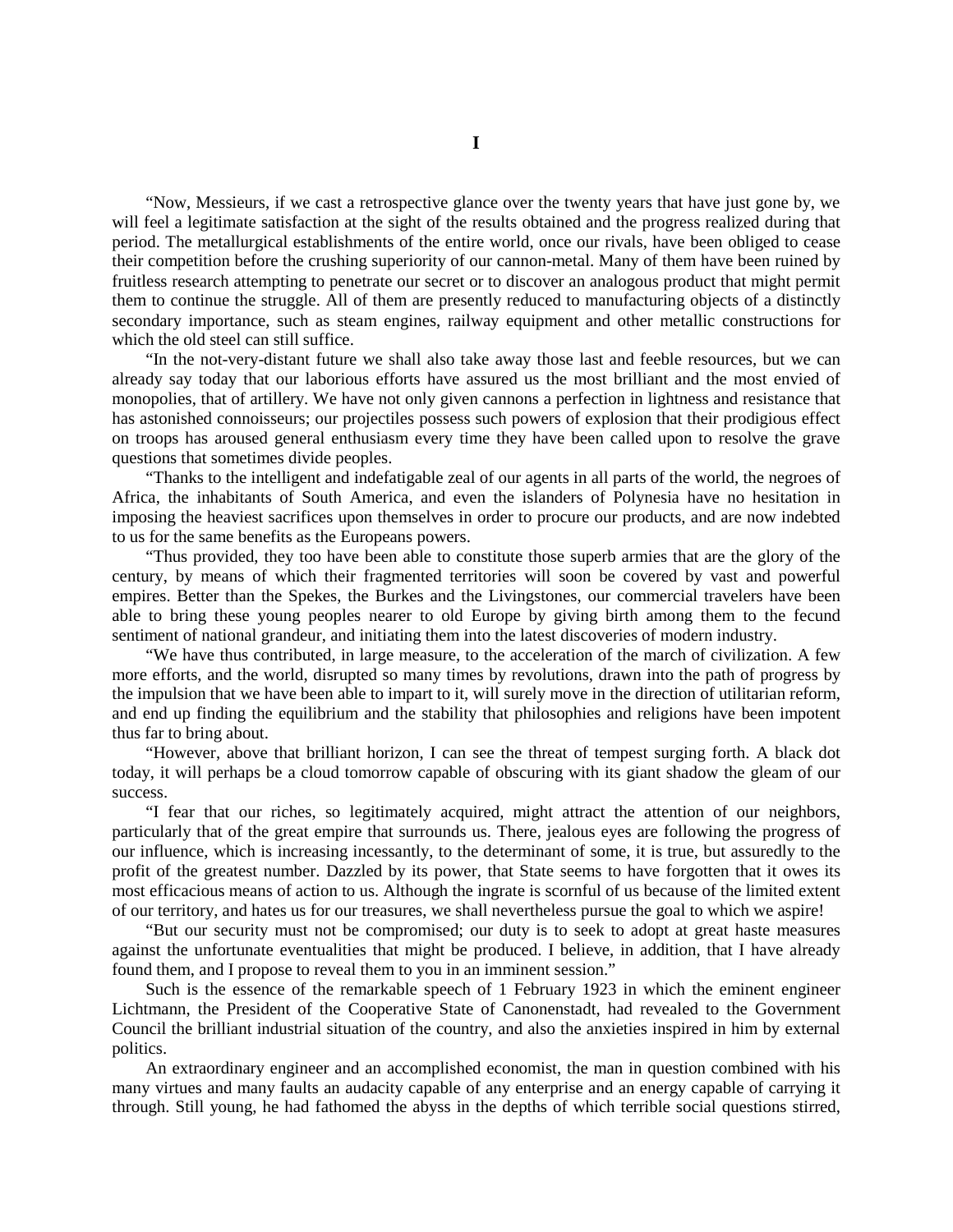lifted up like black smoke by the irresistible current of our old civilization toward luxury and pleasures. As active as he was indefatigable, he had confronted those somber problems resolutely, analyzed them coldly and recognized fearfully the impossibility of opposing a dam to the ever-increasing overflow of human misery.

But from the violent impact of an elite intelligence against a reef in which so many strong wills had already broken, a powerful idea sprang forth one day, a spark that was to illuminate those depths and serve as a beacon light to society in the sheer paths that it was necessary to climb in order to arrive at the serene heights of universal peace. He set to work without delay and founded, in the final years of the 19th century, in the midst of Europe, a free and respected State, armed to the teeth, whose surface area was less than that of a medium-sized French département.

All the causes of inequality, and hence of jealousy, between the citizens were carefully set aside there by the wisest of institutions. Thus, the constitution dictated by the engineer gave rise to the admiration of other peoples, who would all have liked to be ruled by it. For reformers, it was a model that it would be necessary, sooner or later, to imitate.

That man of genius had nothing particular about his appearance, which greatly astonished his contemporaries. His description was easy to make. He was not one of those men whose cerebral development or profundity of gaze causes people to say, on seeing them: "There goes an intellectual!" No, he could only be judged by his actions, and the examination of his skull would not have revealed any particular protrusion.

It was probably that perfect balance of all the elements of his personality and faculties that had permitted him to assimilate all human knowledge and master the most dissimilar sciences. That universality, which made him simultaneously the greatest chemist, the greatest technologist and the greatest philosopher of the era, had allowed him to discover the true path of progress, which so many others had only glimpsed.

Essentially practical, he had not allowed himself to be dazzled, while studying the religions and philosophies of all eras, by theories that are admittedly seductive, but solely for the usage of educated minds. No system had, in his opinion, preoccupied itself sufficiently with the material interests of the multitude. The liberty that some people thought they had achieved and which others envied was only a deceptive lure, a shadow always on the brink of vanishing, for the turbulent and hungry crowds always dreamed of other destinies and became more irritated every day with the obstacles raised by the constitutions and laws in place. Experience began to demonstrate their insufficiency and even their complete lack of utility. Liberty had been painted by the popular imagination in attractive colors, but with disillusionment had come lofty demands in favor of the absolute equality that, by suppressing unhealthy comparison, was the only means of suppressing completely any seed of revolt.

Lichtmann resolved to give satisfaction to the masses; labor, the source of all wealth, the conqueror of the spirit of independence as well as oppression and tyranny, would unite in the same momentum all the classes of society, and in that leveling of conditions and fortunes, humans would find the remedy for their ills and the pledge of a boundless felicity.

Thus distinguishing the goal with a marvelous lucidity, he had immediately thought about the means of attaining it. We should say, in his praise, that he did not think for a moment of having recourse to the polemics of the press or the podium, the results of which could only be uncertain, and the effects very slow. Those instruments had, moreover, the inconvenience of being in the hands of malevolent wills and paltry interests, which would certainly join up in opposition to him. That century of money and weapons had to furnish him with a more rapid and more reliable means.

In his view, suspicions and hatreds between neighbors, carefully maintained and envenomed, were being aroused by governments at bay in order to deflect attention away from burning questions. For love of peace, peoples were ruining themselves with the expenses of war, and those great deployments of force, that redoubtable military power, hid a fundamental and complete exhaustion. The regime of excessive armaments further exaggerated the evil by opposing a better utilization of human effort.

He therefore promised himself to exploit it, to push it to extreme exaggeration by demanding of it the resources that he lacked in order to arrive at the realization of his ideas. To do that, it would simply be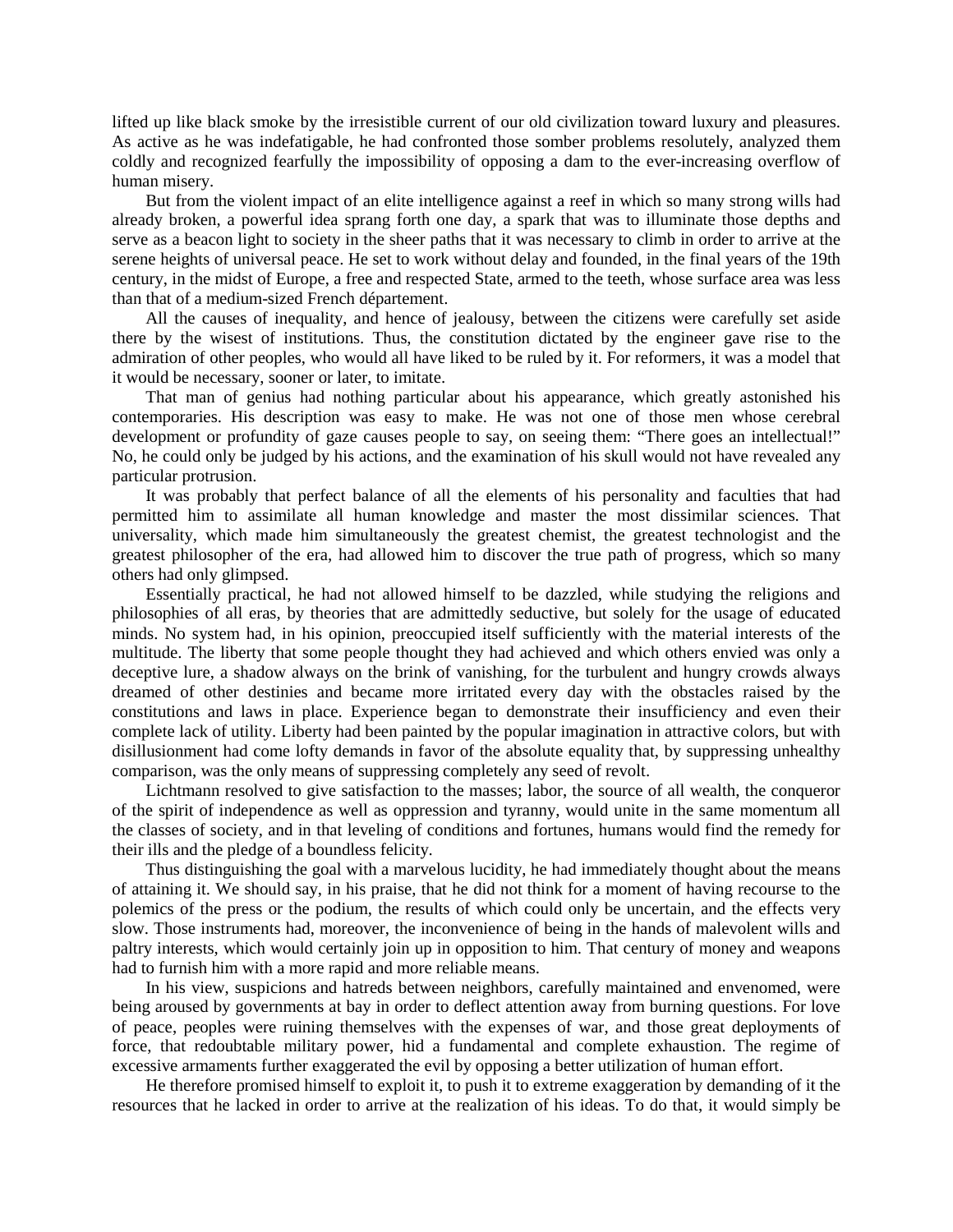sufficient to bring to the apparatus of war improvements, sufficiently considerable and repeated, to make it absolutely obligatory for the nations that were ready to cut one another's throats to renew frequently their armaments by recourse to him. In that fashion, the greater part of the heavy budgets of war would pass into his coffers, bringing him the omnipotence that he wanted to acquire.

In 1892 he entered as an engineer into the Krupp organization, so celebrated for the quantity, if not the quality, of the cannons that it manufactured. Although still very young, he was bound to attract attention by virtue of his exceptional ability, but in the beginning he had to contend with the attentions and jealousies of his colleagues. His unknown origin gave rise to the most slanderous suppositions and the most extravagant rumors. He was concealing his real name, whispered his detractors; born in Russia, he had prudently quit his native land after having been involved in several nihilist conspiracies. For those absurd rumors, inflated by public gossip, one would have searched in vain for any other foundation than a profound knowledge of explosive materials; but merit is always twisted when a stupid person denigrates it.

His voluminous correspondence with unknown individuals in the most distant countries was also interpreted as being suspicious. It was, however, nothing but the result of connections he had made with a number of enlightened individuals during his numerous voyages, and which he maintained carefully in order always to be up to date with the principal discoveries and the movement of ideas throughout the surface of the globe.

Finally, the malevolence gradually wearied, his modesty and his politeness disarming the most obstinate; everyone was obliged to bow down before his indisputable superiority and the unlimited confidence to which the owner of the factory testified in his regard. The latter, on his death a few years later, could not have made a better choice in designating him as his successor.

At that moment, the prosperity of the establishment was beginning to decrease. It was competing without any marked advantage against foreign competition, especially against Armstrong &  $Co^{1}$  $Co^{1}$  $Co^{1}$  in England and Creusot in France.<sup>[2](#page-2-1)</sup>

Was that not a marvelous opportunity to deploy the extraordinary talents that had earned our hero the first place among so many men remarkable for their knowledge and business intelligence? His fortune was assured, but his ambition was left unfulfilled. The honor of the company to restore, a great reputation to justify, a noble enterprise to pursue—such were still his tasks, and he did not fail in them.

Shut away day and night in a laboratory, where only a few disciples had the privilege of accompanying him, he interrogated with an anxious eye the heated crucibles in which unknown mixtures agitated in horrible reactions. Thus, on the eve of battle, the ancient diviners sought in the entrails of victims the prophetic signs of events to come and the fate of human beings. But antiquity only had haruspices, the Middle Ages astrologers and sorcerers; the nineteenth century possessed true chemists, and although Lichtmann, like Basile Valentin, Raymond Lull and many others, did not find the philosopher's stone, a new substance emerged from his scientific research, an alloy of copper, steel and aluminum.

That metal, by virtue of its resistance in limited thickness, left far behind its analogues thus far employed in the construction of cannons. In order to found it he invented a furnace whose temperature was unattainable in rival factories. In a short time, those two well-guarded secrets were to ensure him the preference for the supply of cannons to the military powers.

<span id="page-2-0"></span><sup>&</sup>lt;sup>1</sup> The Tyneside operation in question was actually Armstrong, Mitchell & Co. after 1882, when its original armaments manufacturing company merged with Charles Mitchell's shipbuilding company, and before it became Armstrong Whitworth in 1897 after merging with Joseph Whitworth's engineering company, when it also began to produce cars, trucks and, eventually, aircraft.

<span id="page-2-1"></span> $2$  The armaments factory based in Le Creusot was actually Schneider et Cie, sometimes known as Schneider-Creusot.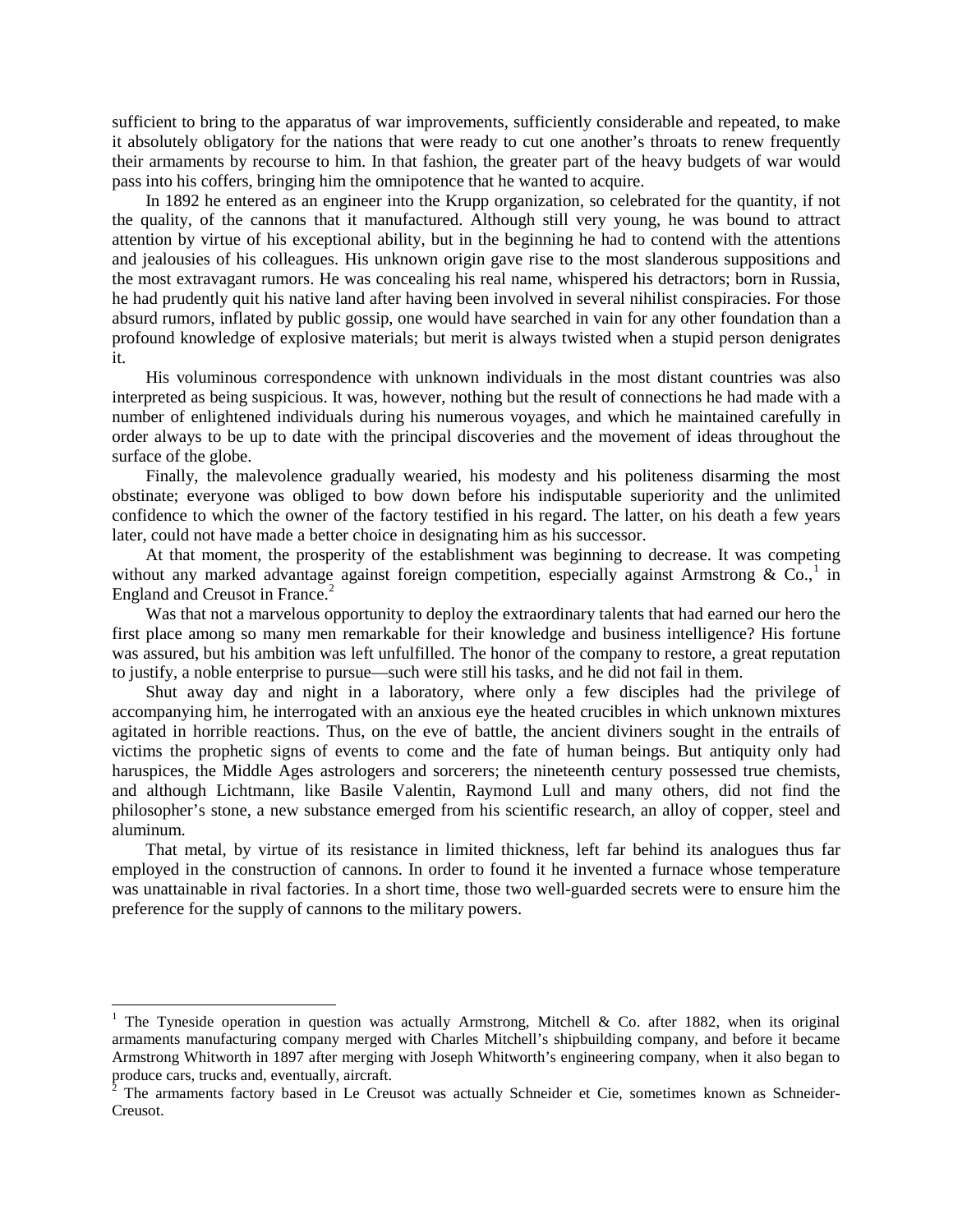In 1896, having established a new model of campaign cannon, Lichtmann invited the competent artillery experts of all nations to witness the trials; they responded to his summons with enthusiasm.

They examined the gun barrel with interest, which was elliptical in section and whose principal axis was horizontal. By virtue of its restricted thickness, it was reminiscent of a flattened stove pipe. Underneath, a cylinder a few centimeters in diameter, founded along with the first, gave the section of the ensemble the form of an inverted figure 8. The inferior cavity was designed to hold the cartridge, the other a lenticular projectile.

The cartridge was a long cylinder of compressed powder with a varnished surface; it was ignited at the rear via the breech and burned in successive stages as the shell was displaced within the cannon. The internal pressure of the gases and, in consequence, the acceleration imparted to the projectile, being thus continuously rendered, meant that the barrel did not have to support too great a stress, even though the muzzle velocity was about fifteen hundred meters per second.

On the left-hand generator of the elliptical cylinder, the cavity had a series of teeth. These projections, engaging with a copper crown surrounding the shell, forced the latter to adopt an axial rotation, whose circumferential speed was consequentially equal to that of the forward motion—which is to say, thirty times that acquired in an ordinary canon. That would have been unrealizable with a metal less resistant than the new compressed alloy, because the enormous centrifugal force would certainly have caused the projectile to explode, if not within the barrel, at least on its emergence. But that was precisely what would ensure it its unique explosion and procure for it an enormous useful effect. Those advantages were explained by the inventor himself to the elite artillerists he had assembled.

"My shell," he said, "weighing about forty kilograms, can be projected as far as twenty kilometers. That range might seem to you to be exaggerated, and would be, in fact, with your present systems, since one cannot perceive the enemy at that distance and therefore does not know where to direct one's fire. Henceforth, however, it will be sufficient to know their approximate position, and accuracy will only play a secondary role, for the projectile covers two square kilometers with shrapnel, which skims the ground less than one meter fifty from its surface.

"To obtain the latter result, an inferior stopper is unscrewed by inertia in mid-air during the first moments of the trajectory. One then sees emerge, impelled by a spring, a thin stalk about a meter and a half long, which is folded up in the interior like the units of a collapsible telescope. When, at the end of its course, the shell arrives at that distance from the ground and touches it with the extremity of the stalk, the latter transmits the shock to a fulminating capsule, which ignites the interior charge and determines the explosion.

"Now you know, Messieurs, that in the air, speeds of rotation are conserved almost integrally. It will, therefore, be with an average speed of fifteen hundred meters per second, augmented in a forward direction by the residual velocity—still a thousand meters per second at a range of ten kilometers—and diminished from whence it came, that the fragments will be projected in all directions. They will travel horizontally above ground for distances varying from five hundred meters to fifteen hundred meters from the point of explosion, over a breadth of a kilometer. That gives the surface area indicated. The fragments, about two thousand in number and with an average weight of twenty grams, are disposed in the projectile in horizontal layers subdivided into sectors.

"You can see that by this method, none of them will be, as in your present apparatus, launched into the air uselessly to fall back devoid of force, while others will be immediately buried, devoid of useful effect. Instead, they will all furnish a kind of blast footprint. It is easy to calculate, and the trial will demonstrate, that approximately five pieces of shrapnel will pass over each square meter of surface. In such conditions, any troop that is within several hundred meters of the location of the explosion will be literally scythed down.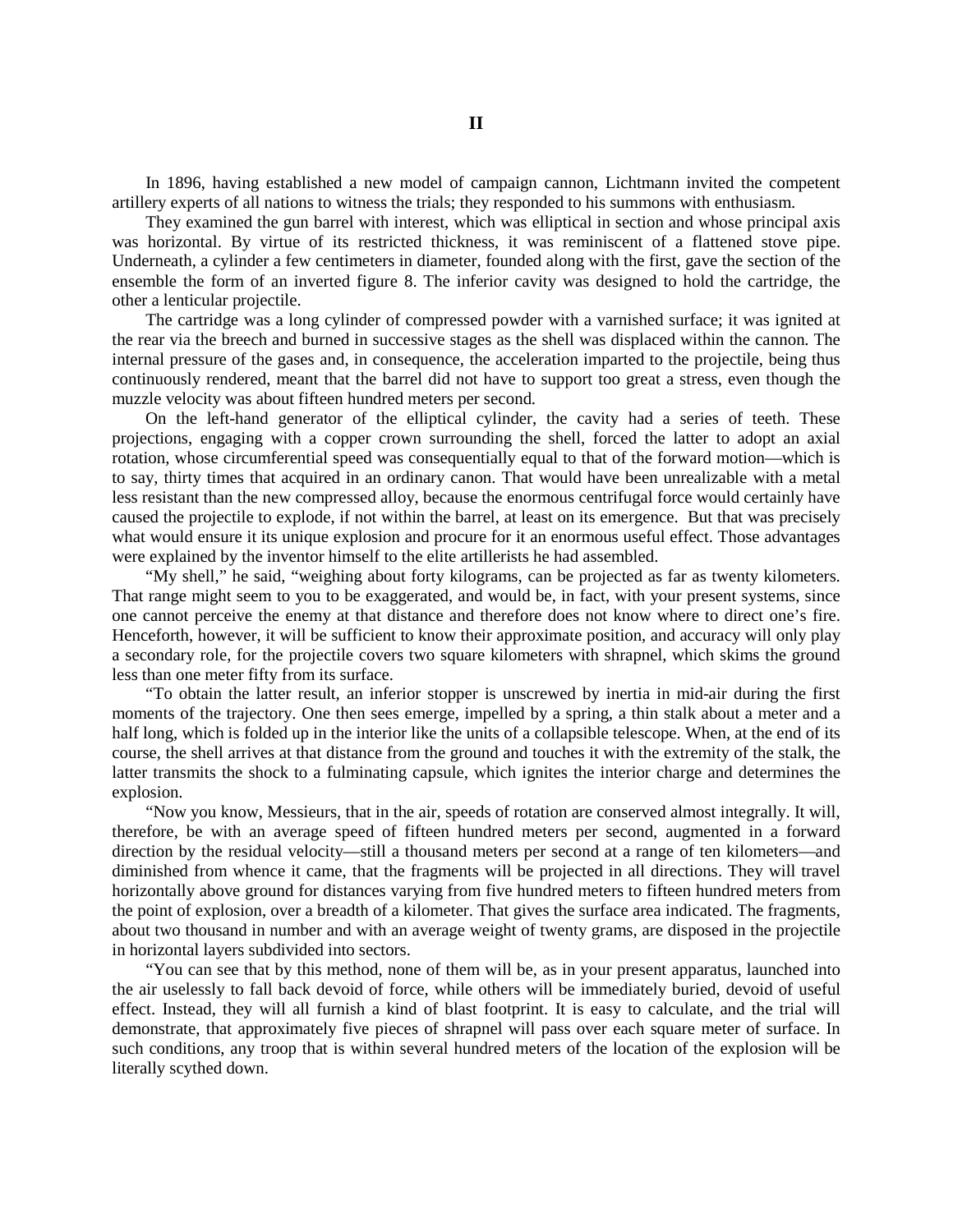"These remarkable properties of a unique projectile will permit a small number to be transported on campaign, and, in consequence, a considerable reduction in weight, which has caused serious difficulties in the past.

"I shall only tell you briefly about the gun carriage, which, like the gun, only weighs two hundred kilograms. Thanks to its metal and mode of construction, it supports without fatigue the enormous effort of the shock transmitted to it. Cupel springs that link it to the cannon diminish the recoil, and can even deaden it completely if one supports the butt against any obstacle, without there being any risk of the rupture of any component. That's another advantage that you'll doubtless appreciate.

"In a few days, I shall introduce you to another kind of gun designed to attack fortifications and the armor of ships. In that case, accuracy is absolutely necessary, since one cannot have recourse to the fragmentation of the missile. Thanks to an enormous initial velocity, I've succeeded in achieving a perfect regularity of fire. The weight launched is scarcely fifty kilograms, and yet the projectile, whose anterior part is made of a mixture of molten quartz and steel, a substance of extreme hardness and tenacity, will pierce the thickest armor plating as easily as a needle penetrates into a soft material.

"One can therefore consider as finished the already-old contest of projectiles and armor, for no State will be able to bear the expense necessary to fortify big ships or bunkers with the quartz-metal compound."

In the following days, the engineer carried out before his guests a series of trials designed to convince them that he had not overstated the capacities of his invention.

To render the results more tangible, he disposed a veritable army of mannequins depicting squadrons and battalions grouped in accordance with the principles of modern strategy. After a few cannon shots, those phantom soldiers, without exception, had been afflicted with wounds that would almost all have been mortal.

It was a surprise and a phenomenon before which all the prophets of contemporary artillery bowed down. Oh, illustrious ignoramuses, you all believed that you had made some contribution to the art of destruction during the last thirty years! What were your ridiculous conceptions and innocent ballistic dreams worth by comparison with that gigantic hecatomb, that marvelous butchery!

So, the members of the audience congratulated Lichtmann warmly, proclaiming him their master. When the enthusiasm had died down somewhat, they began to reflect on the new consequences that were about to flow from the introduction of such materiel into armies. They looked at one another suspiciously, wondering who would be the first to take advantage of the discovery. Torn between the desire to get ahead of their competitors and the desire to conceal their intentions, they strove to dissimulate with great care the impressions that their patriotism and the awareness of their responsibility aroused within them.

Colonel von Holzenkopf of the German foot artillery had made a rapid decision. He was already calculating whether the indemnity once paid by France would be sufficient for the acquisition of the large number of the new cannons necessary to endow the subjects of His Imperial Majesty with such precious instruments of labor as soon as possible.

The French envoy, General Rognard, had requested immediate instructions. In the meantime, he was astonished not to have discovered such a simple system a long time ago. As for the others, they were deeply plunged in their reflections and seemed very perplexed, but they kept the thoughts that were agitating them secret.

Only Major Fumistello, the head of the Italian mission, was unable to hide his disquiet on the subject of the projectile designed to pierce the hulls of ships. It was necessary to admit that there was good cause for apprehension, for such a weapon would render useless the gigantic, ponderous and heavily armored vessels that were the pride of the young peninsular navy, likely by virtue of their cost. An immense sadness invaded him at the thought that their inadequacy had been demonstrated even before they had encountered an opportunity to do battle. He therefore awaited with anguish the moment when he could be assured of the reality of the famous projectile's effects, striving to hope that the engineer was mistaken.

He was obliged to remain in uncertainty, for the date of the trials had not yet been fixed when the delegates learned that European diplomatic relations, already compromised when they departed, had deteriorated completely. They all received orders to rejoin their respective armies as soon as possible. The